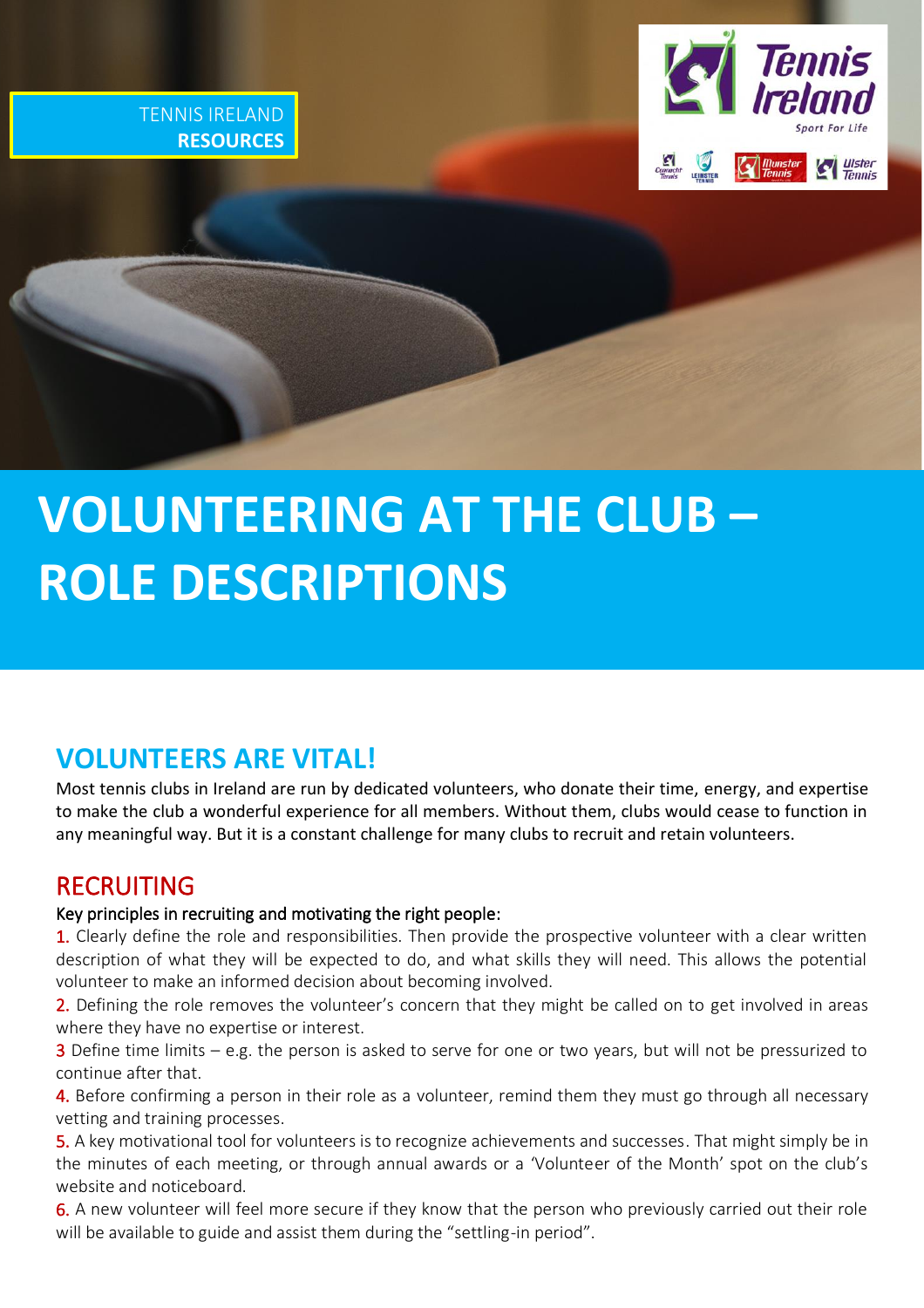# ROLE DESCRIPTIONS

Tennis clubs in Ireland cover a wide spectrum, from two-court clubs with a small clubhouse to large facilities with indoor courts, a restaurant and full-time staff. Exact roles will vary between clubs. What might a volunteer be expected to do in each of the most common roles?

# PRESIDENT/CHAIRPERSON

The President or Chairperson is effectively the leader of the club, assuming primary responsibility for the ongoing short, medium, and long-term planning in terms of club development.

# Responsibilities:

- Chair meetings including the AGM and any EGM.
- Ensure that decisions made at meetings are implemented by those responsible.
- Represent the club with other bodies such as the National Governing Body or state agencies.
- Keep up to date with all club activities, including the agendas of subcommittees.
- Keep abreast of all legal and compliance obligations (e.g. Child Safety).
- Safeguard the club's constitution and rules, and the policies and procedures that support them.
- Motivate and support other committee members and volunteers.

#### Skills:

- Good communicator confident public speaker with excellent communication skills – "approachable".
- Unbiased and impartial willing to listen to all sides of an argument.
- Willing and able to delegate.

# HONORARY SECRETARY

As the principal administrative officer and manager, the Honorary Secretary is key to the effective functioning of a club.

## Responsibilities:

- Deal with club correspondence.
- Maintain the membership database.
- Club meetings schedule the meetings, draw up and circulate the Agenda, have necessary documents to hand for discussion at the meeting, take minutes and circulate them to Committee members.
- Update the committee at each meeting on current topics.
- Keep records of all key club information rules, accounts, policies and procedures, members of sub-committees, development plans.
- Prepare for the AGM in a timely and efficient manner.
- Deal with entries for external events such as inter-club Leagues.
- Act as a 'point of contact' for all who engage with the club.

- Willing and able to delegate.
- Good verbal and written communication skills.
- Good IT/computer skills
- Good office organizational skills.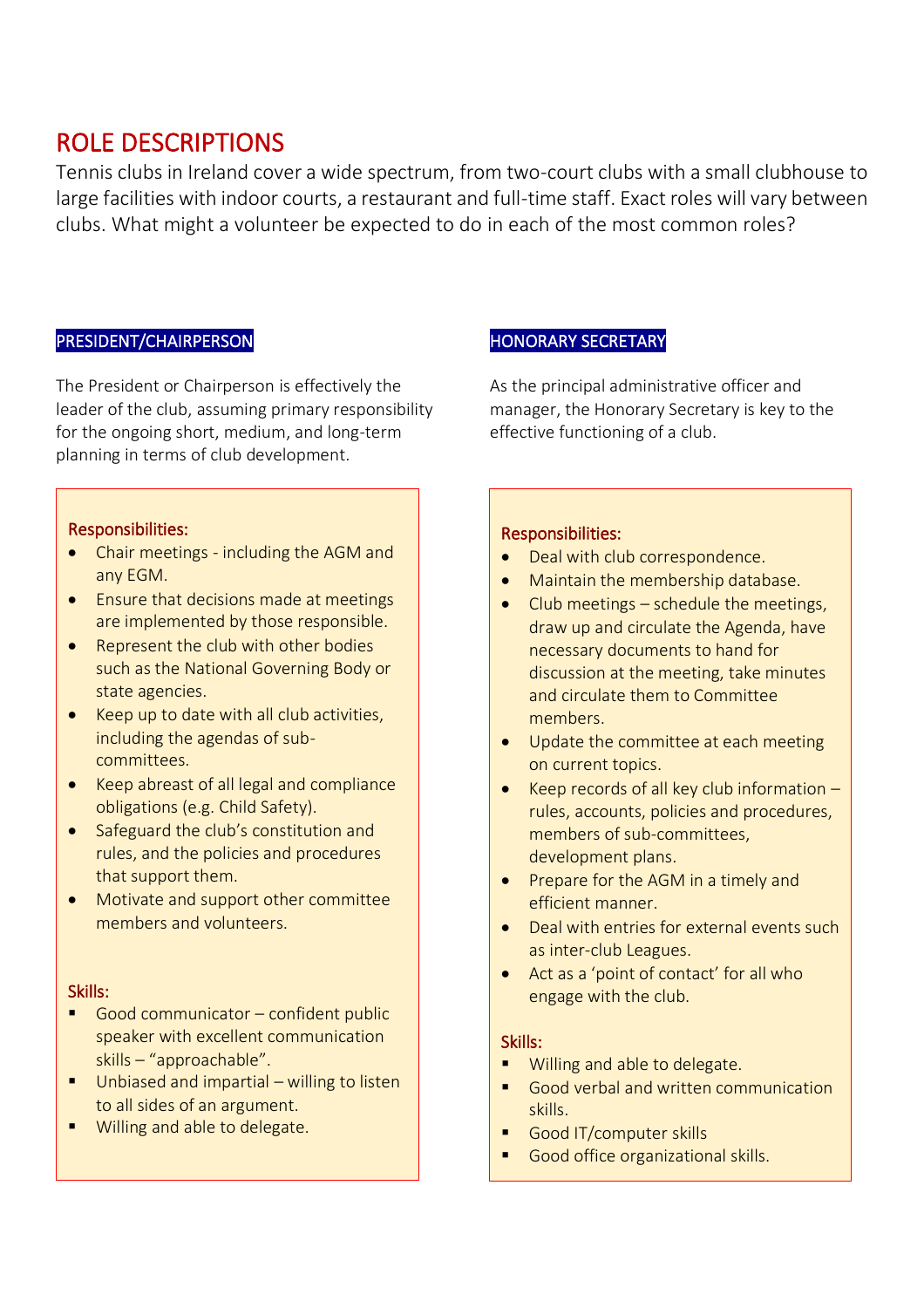### HONORARY TREASURER

No organization functions without proper financial controls. The Treasurer is responsible for collecting all revenues, and payment of all financial obligations. He or she must commit to handling finances in accordance with the constitution and policy of the club.

#### Responsibilities:

- Financial planning including producing an annual budget.
- Keep up-to-date records of all financial transactions.
- Collect all money due to the club and issue receipts for money received.
- Deal with the club's banking procedures.
- Payment of invoices.
- Ensure that club funds are spent in a proper manner.
- Present financial accounts and reports to appropriate meetings.
- Arrange for year-end accounts to be audited.
- Present audited year-end accounts to the AGM.
- Prepare annual statement to Tennis Ireland/Provincial Branch of fees due for affiliation and capitation.
- Prepare any other financial documents required by law.

#### Skills:

- Good knowledge of accountancy procedures and practices – ideally will have a financial background.
- Committed to carrying out the role with honesty and integrity. Absolute probity in completing all financial tasks in line with statutory obligations as well as those of the National Governing Body.
- Good organisation and communication skills.
- Computer and IT skills relevant to financial practices.

# CLUB CAPTAIN

A very busy 'hands-on'role that requiresthe holder to spend quite a lot of time at the club. For this reason, many clubs choose to appoint separate captains for men's and ladies' tennis, and sometimes vice-captains in larger clubs. The role is to ensure that the members needs in terms of on court activities are met.

#### Responsibilities:

I I I I I I I I I I I I I I I I I I I I I I I I I I I I I I I I I I I I I I I L Ì

- Organize and supervise the annual calendar of internal competitions.
- Enter the club for external leagues.
- Oversee the selection of team members for external leagues.
- Work with the club's coaches to ensure that a comprehensive and suitable coaching programme is developed and implemented – general group coaching, individual coaching, team preparation.
- Appoint and assist team captains for external events.
- Be aware of and deal with Child Safety procedures should children, or adults with special needs, be taking part in any adult tennis activities or events (e.g. junior players on adult league teams).

- Able to forge positive relationships with all participants in on-court activities (willing to dedicate lots of time to being on-site during events).
- Confident dealing with conflict resolution. Often the Captain is first in line to be called in to deal with an issue such as a member who is not happy with their position on a league team. A good knowledge of club policies and procedures on complaints and disciplinary procedures is invaluable.
- Understand tennis development able to work positively with the coaches in planning the necessary coaching programmes.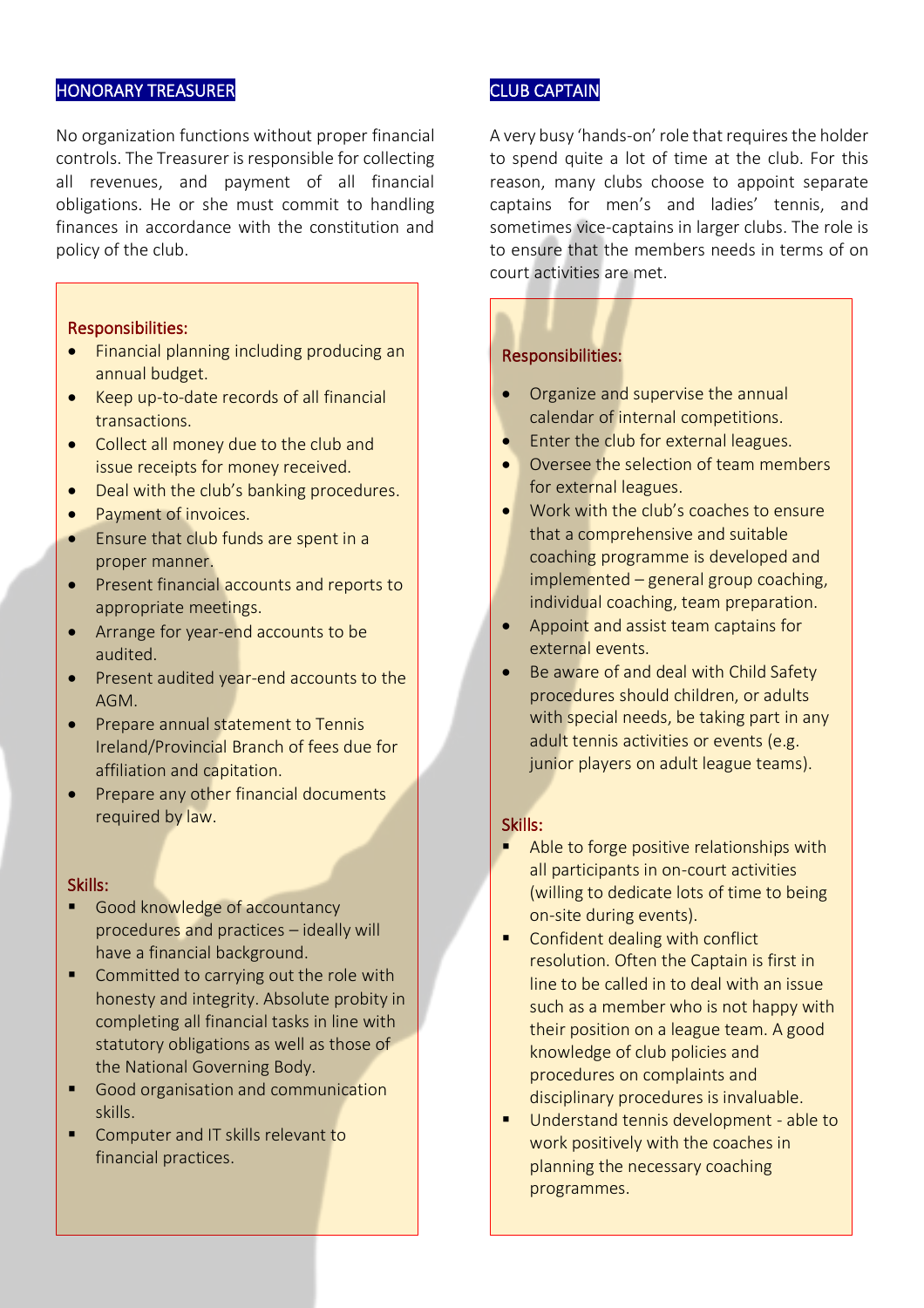# THE CHILDRENS OFFICERS/ DESIGNATED LIAISON PERSON

The Children's Officers and the Designated Liaison Person play a crucial role in the life of the club. They are responsible, in collaboration with the main committee, for implementing the guidelines set out in *'Safeguarding Guidance for Children and Young People in Sport'*. This document is available on the Tennis Ireland website. Child Safety within tennis encompasses legal requirements, legislated for in recent years to ensure the safety of children and vulnerable adults within the game.

## Responsibilities:

I I I I I I I I I I I I I I I I I I I I I I I I I I I I I I I I  $\overline{\phantom{a}}$ 

- Successfully complete the required Safeguarding Courses.
- One of the Children's Officers or the Designated Liaison Person will attend each main committee meeting to report on Safeguarding.
- Work closely with the main committee to ensure that activities happen in a safe environment, and that the club puts in place all safeguards as recommended in 'Safeguarding Guidance for Children and Young People in Sport'.
- Implement a robust recruitment and vetting system for all committee members, coaches and staff members.
- Keep up with changes in the recommendations and requirements for Safeguarding, as communicated through Tennis Ireland and Sport Ireland.

# Skills:

- Confident in dealing with delicate issues, should a complaint/allegation be made.
- Aware of the implications that a situation being dealt with may enter the legal system.
- Ability to treat information received with the utmost confidentiality.
- **E** Approachable and trustworthy.

# JUNIOR CHAIRPERSON

The Junior Chairperson heads up the Junior Committee, which has overall responsibility for junior activities at the club. Juniors are the future of the club, and there is an issue with teenagers leaving tennis (and sport in general). Therefore this office-holder plays a vital role within the club's ecosystem.

#### Responsibilities:

I I I I I I I I I I I I I I I I I I I I I I I I I I I I I I I I I I I I I I I Ļ

- Work closely with the Club's Children's Officers to ensure the implementation of best practice in child protection.
- Oversee the implementation of an annual calendar of internal and external on and off court events, to meet the needs of all junior members.
- Work with the coaches to ensure that a comprehensive and suitable coaching programme is developed and implemented – general group coaching, individual coaching, team preparation, comprehensive development programmes for promising and dedicated players.
- Ensure that the parents of junior members are kept up to date with what they need to know.
- AGM report overview of junior activities in the previous year, outline plans for the year ahead.
- Special emphasis on developing and implementing programmes designed to motivate and retain teenage members.

- Approachable, caring and friendly.
- Has empathy with children.
- Good communication and IT skills.
- Well-organized and able to lead the junior committee in a positive manner.
- Mediation skills  $-$  able to resolve situations that may arise if a parent is unhappy with the way the club has worked with their child.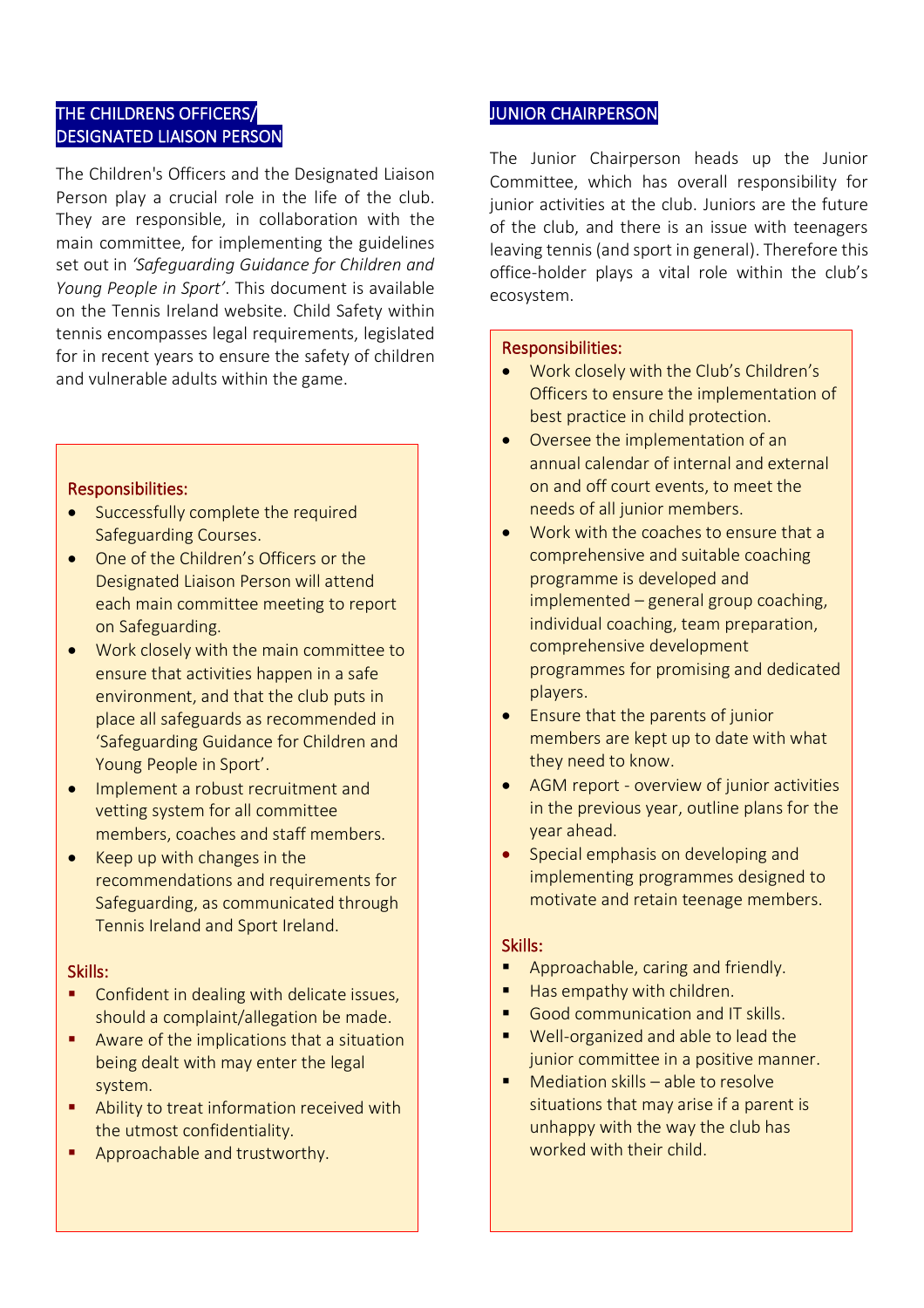## SOCIAL ACTIVITIES COORDINATOR

The social side of a tennis club is an important complement to the on-court activities. The Social Tennis Coordinator is responsible for ensuring that member's needs are satisfied, by organising an annual calendar of social activities.

#### Responsibilities:

I

- Work with other volunteers to deliver a full social diary linked to the on-court life of the club e.g. a BBQ on the evening of a summer one-day tournament.
- Liaise with the Club Captain to tie in social events with on court events.
- Book venues, catering and entertainment as required.
- Work with the PRO in promoting events to ensure everyone knows what is on and when.
- Work with the Treasurer to ensure that social activities meet the clubs needs from a financial standpoint, and do not become a drain on the club's finances.
- Keep records of what events went well or not so well, so as facilitate future planning.

#### Skills:

- Gets on well with people  $-$  sociable!
- Good organizer attention to detail as well as the broader picture.
- Willing and able to delegate some responsibilities to others.
- Knowledge of the membership (age, interests) in order to plan events relevant to the demographics.

#### CLUB MAINTENANCE COORDINATOR

Any facility that is regularly in use requires upkeep and maintenance to ensure that the necessary standards are upheld. Circumstances should not be allowed to develop that could cause an accident to occur  $-e.g.$ protruding fencing, electrical issues, moss on courts.

#### Responsibilities:

• Regularly check the court surface and surrounds to ensure the safety of players and visitors. Also the clubhouse and ancillary buildings and the 'non-playing areas' – driveways, car park, grass area, to ensure safety and tidiness.

#### Skills:

l,

- The Coordinator may have skills in electrical/plumbing/carpentry.
- Knowledge of local trades people who can be called on at short notice.

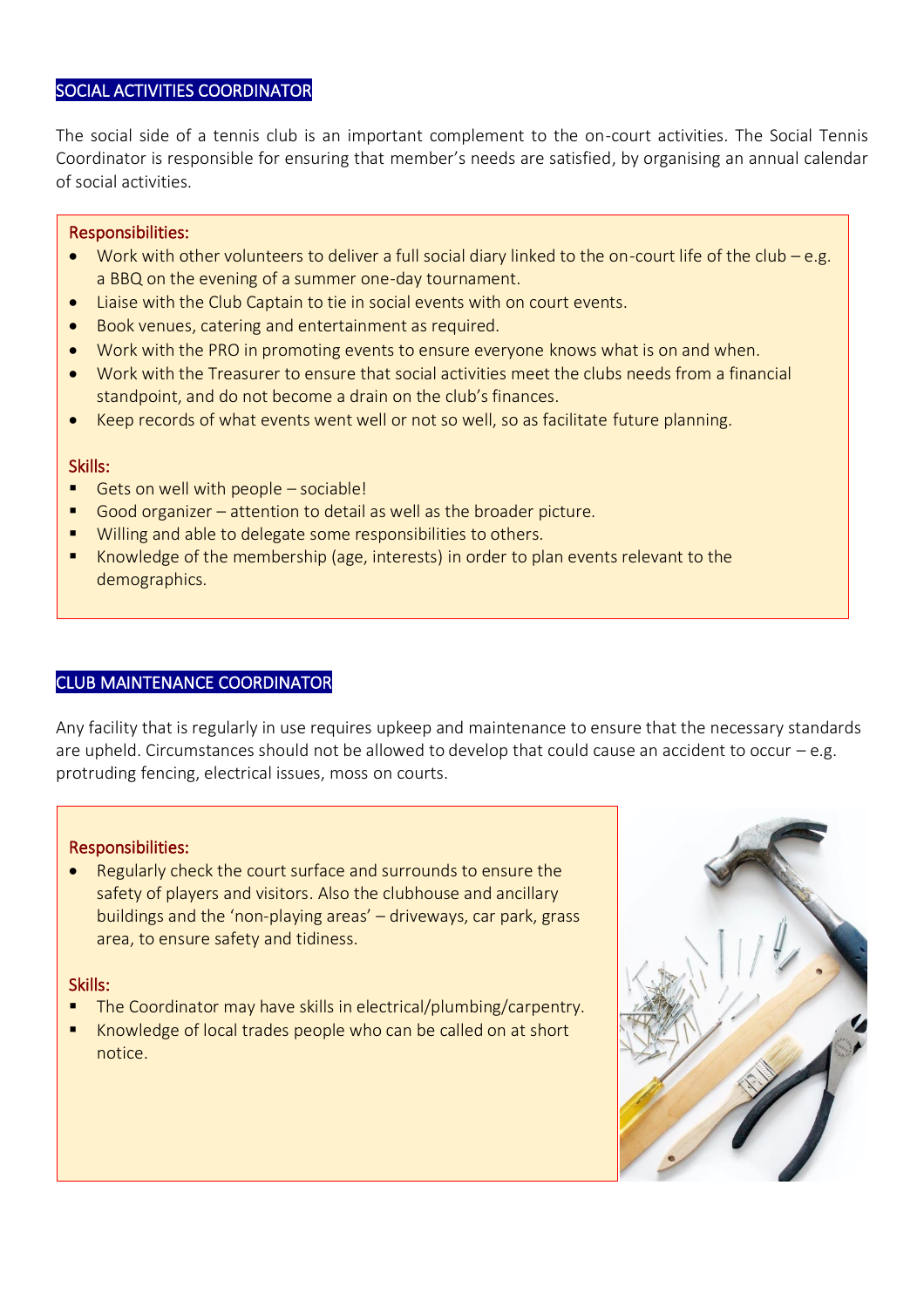# COMMUNICATIONS/PUBLIC RELATIONS OFFICER

The role involves keeping members informed of what is happening. Communicating with the wider community of non-members in the local area is also important. A high profile makes it easier to recruit new members, and will be an advantage when applying for funding/grants.

#### Responsibilities:

- Working with the local media to promote the club and its activities.
- Producing newsletters/ezines to keep members up to date.
- Sourcing stories for the club's social media outlets such as Facebook, Twitter, and the club website.
- Important: monitor social media for abusive or negative comments.

#### Skills:

I

- Familiar with graphic design principles.
- Comfortable using social media platforms.
- "A picture is worth a thousand words" an advantage if the Communications Officer is a competent photographer.
- Good writing skills.
- Good IT skills- e.g. can update the club website.
- Knows how to submit stories to media outlets in an acceptable format.
- Ability to produce or source short video clips for social media.
- Good networking skills will help source ongoing news and stories.

# OUTREACH COORDINATOR

Tasked with the job of developing relationships with outside bodies with which the club wants to set up and maintain good connections. Schools, Parks Tennis venues, local government (including Local Sports Partnerships) and local businesses are prime examples of bodies that the club can gain members and funding from.

#### Responsibilities:

- Research which schools and Park venues to target, then develop a plan as to how to gain members from them.
- Make contact with staff at outside bodies, and develop good relationships with them.
- Keep up to date with grant opportunities.
- Develop a sponsorship package that can be used to entice local sponsors to support the club financially.

- Understand how schools operate.
- Understand how local government funding programmes operate.
- Knowledgeable about sponsorship and how to secure funding from businesses.
- Good communicator.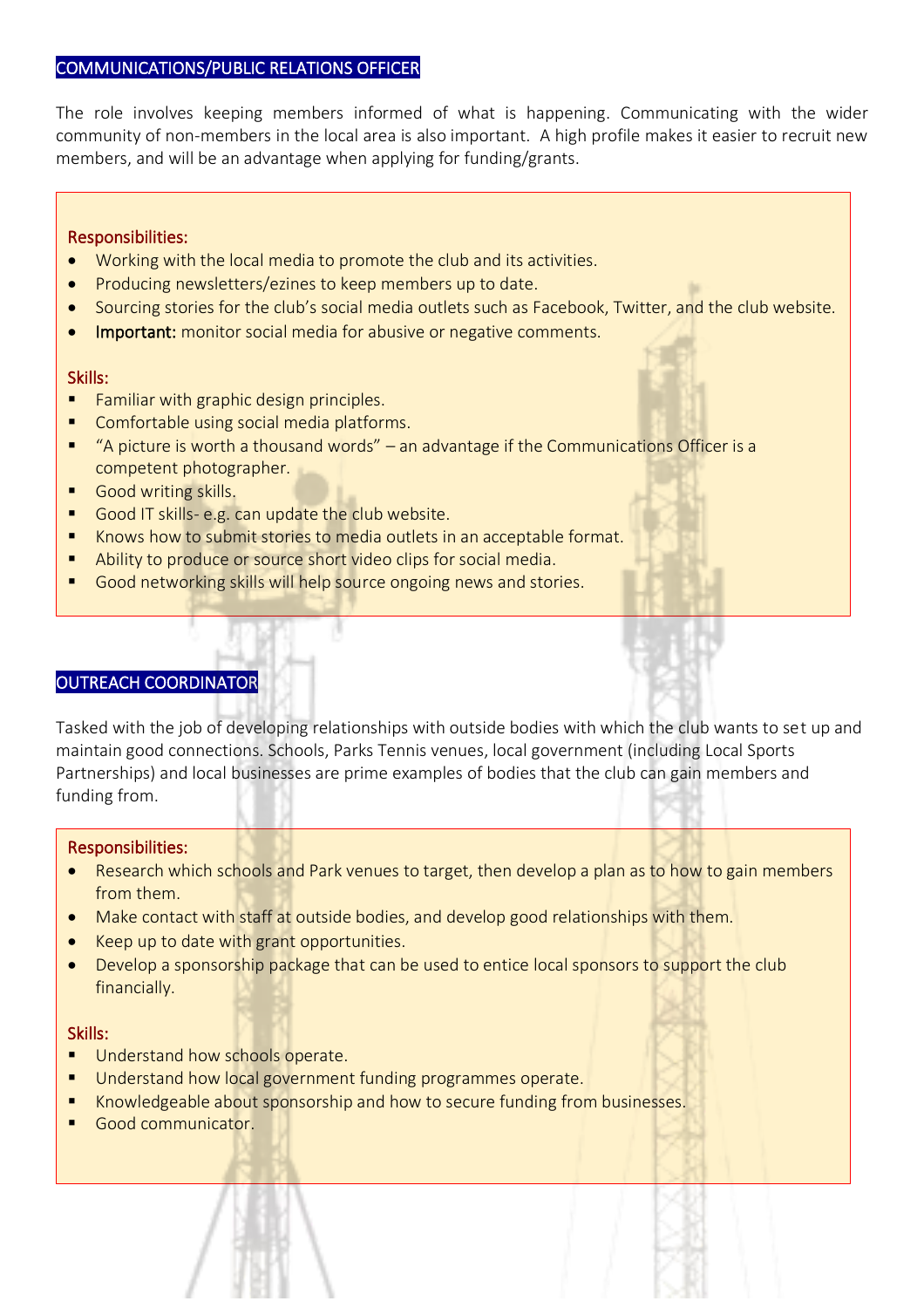# CLUBMARK OFFICER

Responsible for leading the process of the club achieving the Tennis Ireland Clubmark Award at Bronze, Silver or Gold level (as decided by the Committee). Tennis Ireland strongly recommends that all clubs should apply for the Clubmark. Once achieved it will greatly assist the club in terms of member recruitment, retention and club development. Once Clubmark has been awarded, the Officer should look at maintaining and improving the standards set, with a view to retention of the Mark after its three-year validity period. If the Clubmark has been awarded at Bronze or Silver level, work should be ongoing to upgrade to the next level as soon as possible.

## Responsibilities:

- Understand the criteria necessary to achieve Clubmark.
- Liaise with committee members and the club coach to record the relevant criteria that are in place.
- Work with committee members and the club coach to develop and implement necessary criteria that are not currently in place.
- Work with the Tennis Ireland Regional Development Officer throughout the process leading to the award of Clubmark.

## Skills:

I

- Good organizer will need to develop a complete overview of all strands of club activity.
- The ability to motivate co-workers to put in place essential criteria as necessary.

# ENJOY TENNIS LIAISON OFFICER

Enjoy Tennis is Tennis Ireland's programme for players with an intellectual or physical disability, helping them become integrated into the life of their local tennis club. This role entails working with the main committee, the club coach, the Enjoy Tennis Development Officer and service providers, to ensure that there are opportunities for players with a disability to benefit from all the advantages tennis provides.



# Responsibilities:

- Familiar with local service providers for people with physical or mental disabilities.
- Forge relationships with key personnel from the service providers.
- Coordinate the various stakeholders to ensure that an integrated programme develops.
- Monitor the programmes as they take place, plan for further development and continuity.
- Work to ensure that Enjoy Tennis players integrate into the life of the club.
- Be a 'champion' for disability tennis.

- Knowledgeable with regard to the needs of people with disabilities, or willing to develop that knowledge (training programmes are available).
- A passion for making tennis available to those whom in the past were not included.